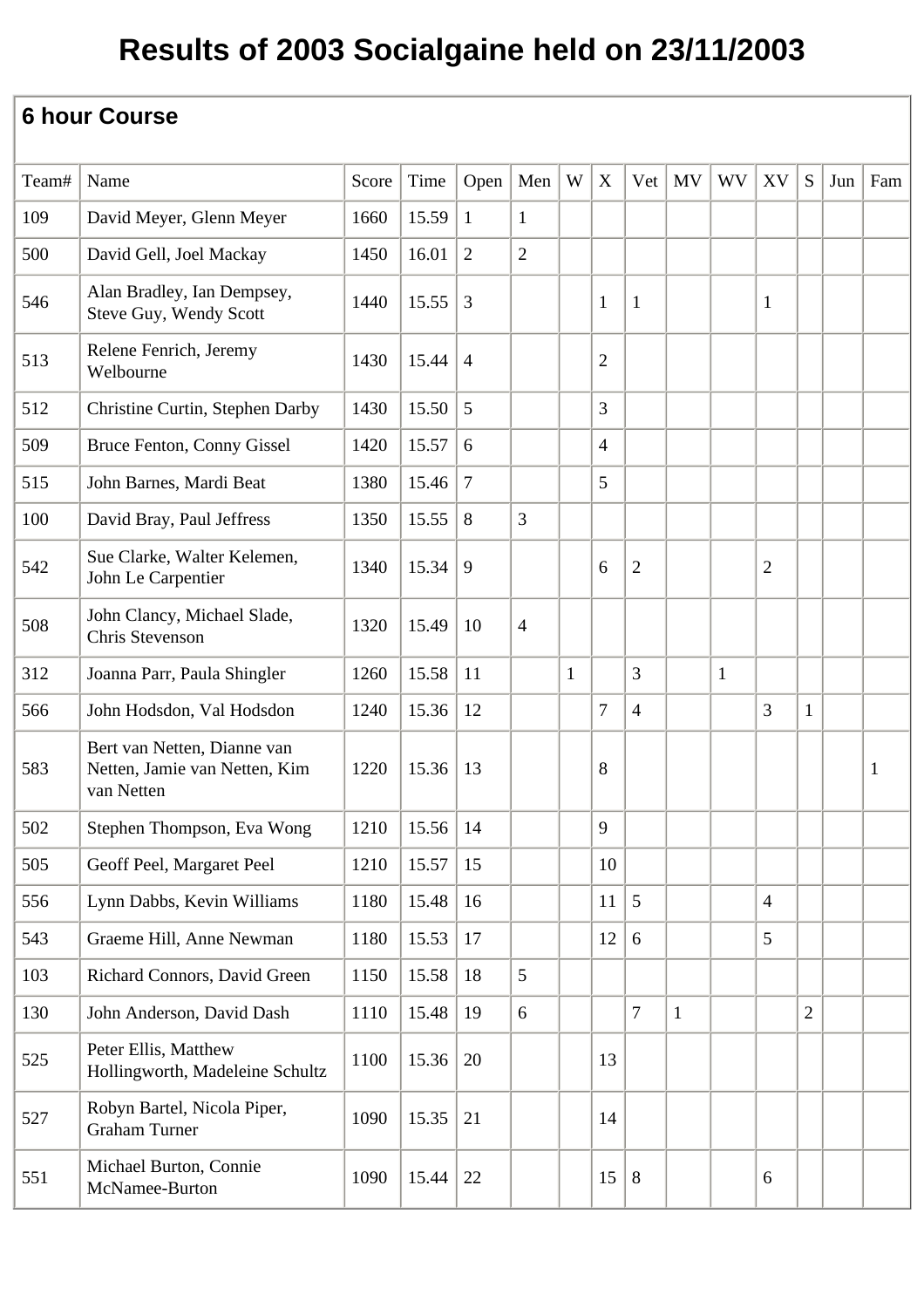| Team# | Name                                                                               | Score | Time  | Open | Men            | W              | $\mathbf X$ | Vet | <b>MV</b>      | <b>WV</b>      | XV             | S              | Jun | Fam            |
|-------|------------------------------------------------------------------------------------|-------|-------|------|----------------|----------------|-------------|-----|----------------|----------------|----------------|----------------|-----|----------------|
| 560   | David Carter, Maureen Carter                                                       | 1080  | 15.54 | 23   |                |                | 16          | 9   |                |                | $\overline{7}$ | 3              |     |                |
| 553   | Stephen Huang, Colleen Mock,<br>Colin Mock                                         | 1070  | 15.41 | 24   |                |                | 17          | 10  |                |                | 8              |                |     |                |
| 102   | Alex Been, David Kricker                                                           | 1070  | 15.51 | 25   | $\overline{7}$ |                |             |     |                |                |                |                |     |                |
| 104   | David Cannell, Michael Salmon,<br>Sean Watharow                                    | 1060  | 15.54 | 26   | 8              |                |             |     |                |                |                |                |     |                |
| 105   | Eric Findlay, Svent Stuebe                                                         | 1030  | 15.51 | 27   | 9              |                |             |     |                |                |                |                |     |                |
| 132   | Malcolm Hughes, Peter Meyer                                                        | 1020  | 15.57 | 28   | 10             |                |             | 11  | $\overline{2}$ |                |                | $\overline{4}$ |     |                |
| 106   | Robin Bell, Angus Wilkinson                                                        | 990   | 15.47 | 29   | 11             |                |             |     |                |                |                |                |     |                |
| 121   | Ross Duker, Eric Smith                                                             | 990   | 16.03 | 30   | 12             |                |             | 12  | 3              |                |                |                |     |                |
| 107   | Michael Kazlanskas, Jost Preis                                                     | 950   | 15.29 | 31   | 13             |                |             |     |                |                |                |                |     |                |
| 545   | Gregory Knight, Kathryn Knight                                                     | 950   | 15.50 | 32   |                |                | 18          | 13  |                |                | 9              |                |     |                |
| 120   | David Bowerman, Jim Wells                                                          | 940   | 15.57 | 33   | 14             |                |             | 14  | $\overline{4}$ |                |                |                |     |                |
| 591   | Clare Watson, Robert Watson                                                        | 920   | 15.38 | 34   |                |                | 19          |     |                |                |                |                |     | $\overline{2}$ |
| 592   | David Fischer, Alexia Fischer                                                      | 920   | 15.38 | 35   |                |                | 20          |     |                |                |                |                |     | 3              |
| 507   | Carrie Hooper, Amanda Seymour,<br>Martin Seymour, Jeremy<br>Seymour, Justine White | 920   | 15.41 | 36   |                |                | 21          |     |                |                |                |                |     |                |
| 131   | Bob Bartle, John Guilly                                                            | 920   | 15.43 | 37   | 15             |                |             | 15  | 5              |                |                | 5              |     |                |
| 110   | Andrew Davis, Alex Rachlewicz                                                      | 920   | 15.51 | 38   | 16             |                |             |     |                |                |                |                |     |                |
| 521   | Peter McConaghy, Wendy<br>McConaghy                                                | 910   | 14.21 | 39   |                |                | 22          |     |                |                |                |                |     |                |
| 564   | Barry Hanlon, Janet Morris                                                         | 910   | 15.49 | 40   |                |                | 23          | 16  |                |                | 10             | 6              |     |                |
| 526   | Joel Donney, Jenny Scott                                                           | 900   | 16.03 | 41   |                |                | 24          |     |                |                |                |                |     |                |
| 565   | Anthony Dynon, Heather Dynon                                                       | 890   | 15.48 | 42   |                |                | 25          | 17  |                |                | 11             | $\overline{7}$ |     |                |
| 562   | Jennifer Borrell, John Keats                                                       | 890   | 15.55 | 43   |                |                | 26          | 18  |                |                | 12             | 8              |     |                |
| 524   | Beck Comber, Jack Hinde                                                            | 880   | 15.40 | 44   |                |                | 27          |     |                |                |                |                |     |                |
| 314   | Kath Grant, Lyn Jones                                                              | 880   | 15.59 | 45   |                | $\overline{2}$ |             | 19  |                | $\overline{2}$ |                |                |     |                |
| 550   | David Perkins, Gillian Perkins,<br>Iain Wilson                                     | 870   | 15.41 | 46   |                |                | 28          | 20  |                |                | 13             |                |     |                |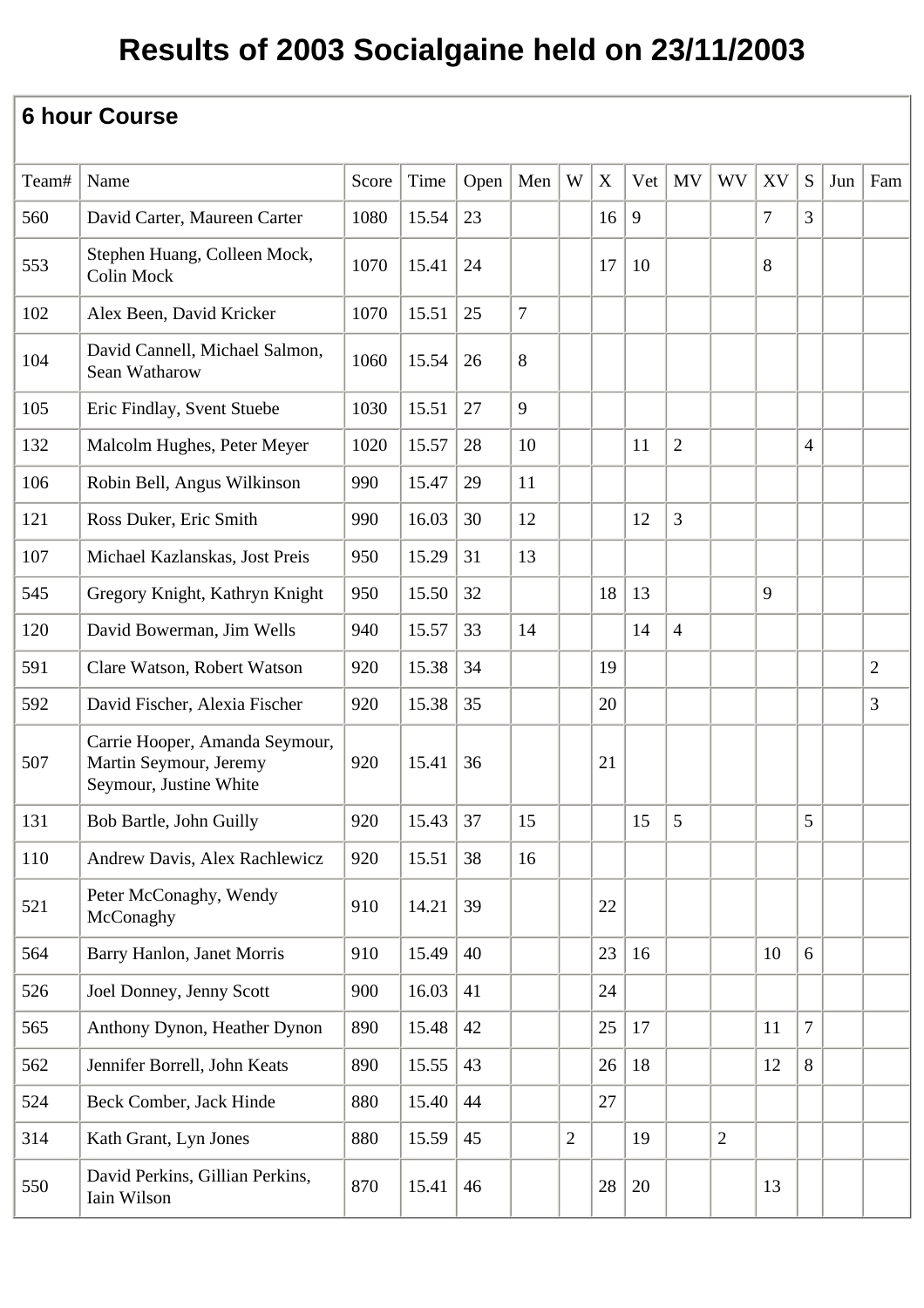| Team# | Name                                                                   | Score | Time  | Open   Men |    | W              | X  | Vert | <b>MV</b> | <b>WV</b> | XV | S | Jun          | Fam            |
|-------|------------------------------------------------------------------------|-------|-------|------------|----|----------------|----|------|-----------|-----------|----|---|--------------|----------------|
| 555   | Ian Almond, Rod Doyle,<br><b>Bronwyn Wilson</b>                        | 860   | 15.56 | 47         |    |                | 29 | 21   |           |           | 14 |   |              |                |
| 557   | Shayne Kimbrey, Rob Kimbrey                                            | 810   | 15.53 | 48         |    |                | 30 | 22   |           |           | 15 |   |              |                |
| 528   | Annette Dowd, Simon Shaw                                               | 800   | 15.45 | 49         |    |                | 31 |      |           |           |    |   |              |                |
| 101   | Patrick D'Arcy, Phil O'Donaghoe                                        | 800   | 15.54 | 50         | 17 |                |    |      |           |           |    |   |              |                |
| 301   | Ann Kwan, Chu Wai Liew,<br><b>Lyndal Thompson</b>                      | 790   | 15.46 | 51         |    | 3              |    |      |           |           |    |   |              |                |
| 122   | Neil Chappell, Michael<br>Podgoetsky                                   | 790   | 15.54 | 52         | 18 |                |    | 23   | 6         |           |    |   |              |                |
| 300   | Serren Callister, Fiona Mayhill                                        | 780   | 16.07 | 53         |    | $\overline{4}$ |    |      |           |           |    |   |              |                |
| 544   | Nihal Danis, Richard Sage, Paula<br>Stuart                             | 760   | 15.44 | 54         |    |                | 32 | 24   |           |           | 16 |   |              |                |
| 511   | Adam Kent, Anna Park, Riki<br>Theophanous                              | 760   | 15.57 | 55         |    |                | 33 |      |           |           |    |   |              |                |
| 516   | Nicola Bradbury, Steve Clancy,<br>Nigel McDonald, Nicole Sellin        | 750   | 15.51 | 56         |    |                | 34 |      |           |           |    |   |              |                |
| 519   | Arwen Cross, Duncan Cross,<br>James McElvenny                          | 750   | 15.58 | 57         |    |                | 35 |      |           |           |    |   |              |                |
| 504   | Paul Cavallari, Seivland Poh                                           | 740   | 15.42 | 58         |    |                | 36 |      |           |           |    |   |              |                |
| 313   | Penelope Allen, Maree Hamilton,<br>Marie Kibble                        | 720   | 15.45 | 59         |    | 5              |    | 25   |           | 3         |    |   |              |                |
| 529   | Lyndal Maloney, Nick Miall                                             | 700   | 15.34 | 60         |    |                | 37 |      |           |           |    |   |              |                |
| 506   | Stephen Ward, Tracy Anne Ward                                          | 690   | 15.30 | 61         |    |                | 38 |      |           |           |    |   |              |                |
| 547   | Philip Allen, Julie Bacon                                              | 690   | 15.47 | 62         |    |                | 39 | 26   |           |           | 17 |   |              |                |
| 520   | Chris Collier, Hisako Shiraishi                                        | 680   | 16.03 | 63         |    |                | 40 |      |           |           |    |   |              |                |
| 514   | Marcelle Gannon, Cameron<br>Schmelitschek                              | 670   | 15.55 | 64         |    |                | 41 |      |           |           |    |   |              |                |
| 585   | Andrew Kennedy, Hollie<br>Kennedy, Therese Kennedy,<br>William Kennedy | 650   | 15.27 | 65         |    |                | 42 |      |           |           |    |   |              | $\overline{4}$ |
| 522   | Martin Graham, Kelly Stephens                                          | 650   | 15.40 | 66         |    |                | 43 |      |           |           |    |   |              |                |
| 140   | Gordon Carr-Greg, Jehan Kanga,<br><b>Steve Kelly</b>                   | 630   | 15.21 | 67         | 19 |                |    |      |           |           |    |   | $\mathbf{1}$ |                |